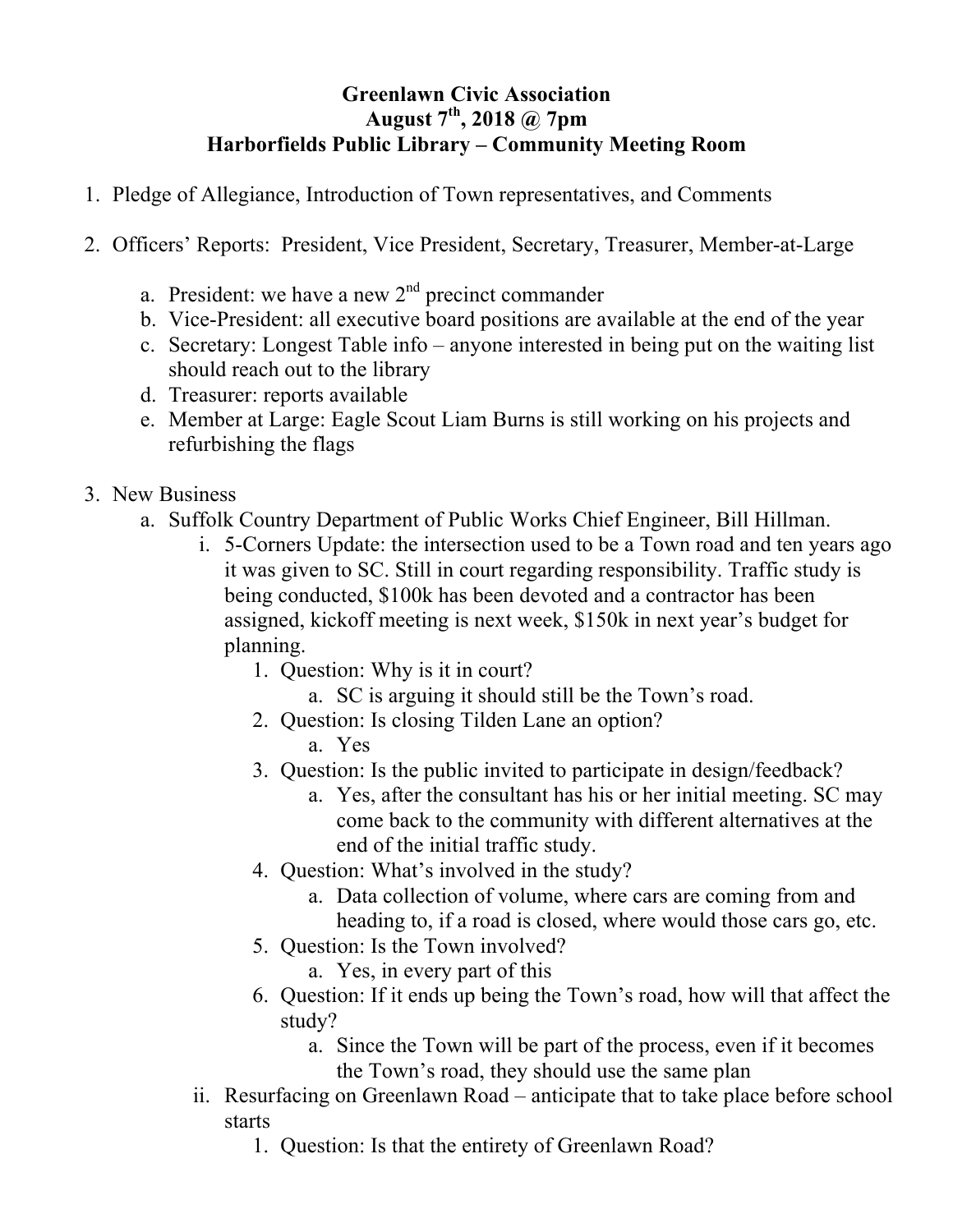## a. Unsure at this time

- iii. Crosswalks in the downtown three signs were given to the GCA and they were hit very quickly (same day). Signs were returned and one is unusable but the other two can be fixed. SC feels these signs are not appropriate because they will be hit.
	- 1. Question: Can the signs be cemented in to the center? a. No
	- 2. Question: If SC is not recommending these signs, what is SC's recommendation?
		- a. Additional pedestrian signs can be evaluated. There is a lot going on visually so the street side signs do not necessarily work as well.
	- 3. Question: What about the signs that light up for pedestrians? Ones where a pedestrian hits a button and the sign starts flashing.
		- a. A concern is that it gives a pedestrian a false sense of safety the cars might not stop.
	- 4. Library Crosswalk different from downtown
		- a. We will look at that differently and consider something else, maybe a bulb out, parking changes, etc.
	- 5. Question: Can we get the signs that remind people that it's the law to stop for pedestrians in crosswalks?
		- a. We can look into that and see if it's allowed by federal guidelines. Traffic safety has to be part of the compulsory education at a state-level. Driver Education should be in every school.
	- 6. Question: Can we change the speed limit to 20 in town? Can we install rubber speed bumps? Elevated bumps, stop signs, etc.
		- a. Many different options for traffic calming (reduce speed). There are guidelines on which to use and how to set speed for roadways. We would need to study the cars as they are now and then set the speed based on that. If the average speed is over 30mph, the options are very limited because cars can be launched (huge safety/liability hazard).
	- 7. Question: How can we, over a period of time, implement some of these capital projects (raised medians, etc.)
		- a. Not feasible for the downtown area because of width, but perhaps north of that (need a minimum of 4 feet). Will speak to SCDPW staff about forming a committee. 2019 is already set but will look forward to 2020.
- iv. Pulaski Road and Broadway a study was done in 2013 and it did not meet the criteria. Another study will be done and hopefully it will qualify. Keep in mind that introducing a left-turn phase will be reducing the time for other directions.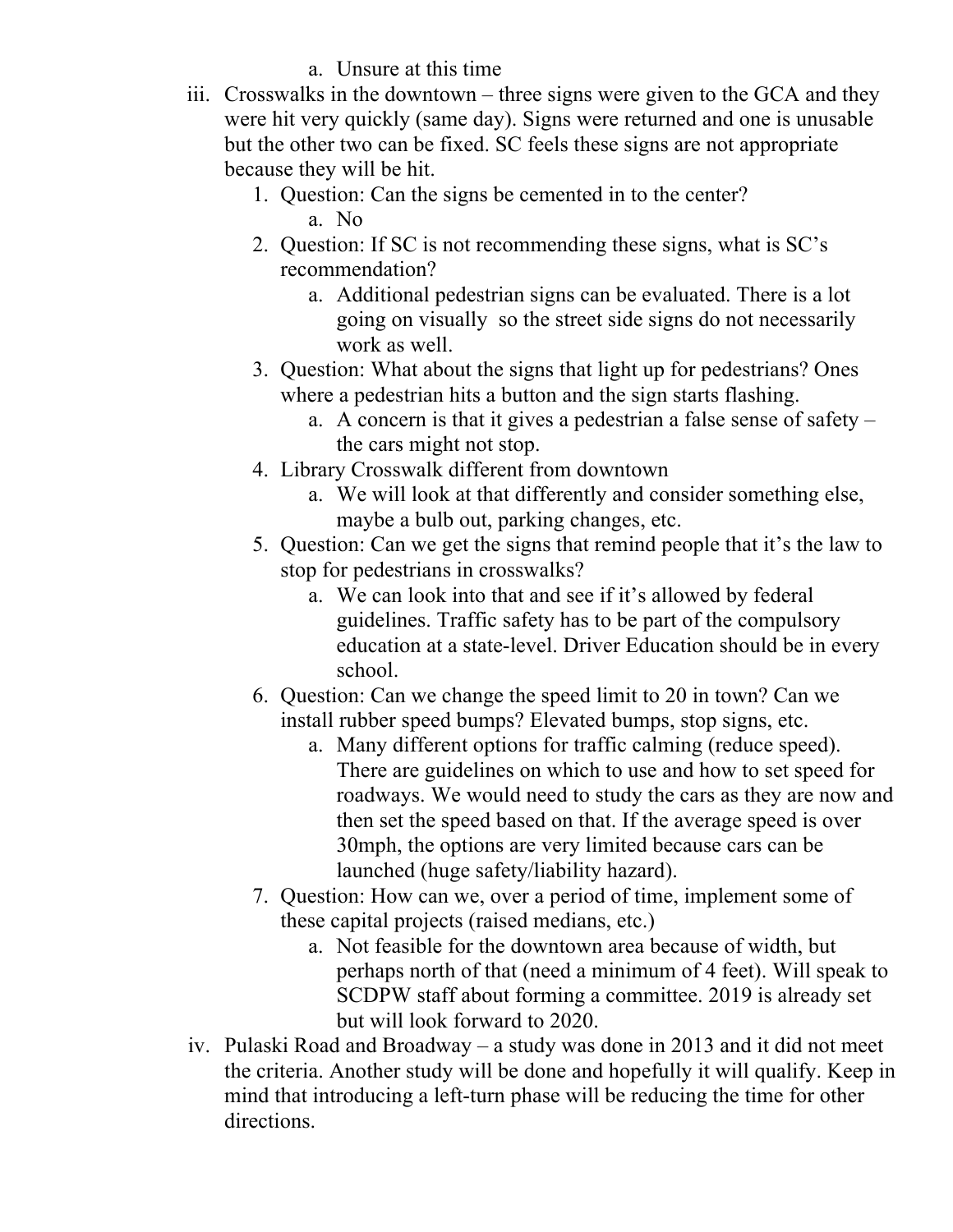- 1. Schlick Design Studio Owner we have dozens of cars coming through that intersection every day and it is nearly impossible to turn there. Only one or two cars at are able to turn per light cycle.
- 2. Southbound on Cuba Hill at Broadway also
- v. Lack of Visibility at Lawrence and Broadway cars are in the way parked on Broadway and it eliminates visibility
- vi. Painting the crosswalks green for increased visibility
	- 1. SC is not in favor of them. Very few are on SC roadways because they need to be maintained. Villages sometimes have them because they pay/maintain them.
	- 2. Green is not reflectorized like the white is so they have very little safety value.
- vii. Repaint lines on Centerport Road at Centershore Road
	- 1. Plans to do that, probably can't do a yield sign
- viii. Sidewalks on Broadway from Grange to Cuba Hill Road (not until 2022-23)
	- ix. Flag poles in the sidewalk can be a tripping concern, it's maybe an option to add to light posts. Issue with adding flags is it's more of a distraction and covers up pedestrian safety features.
		- 1. Putting them on lamp posts would make it much more tedious and time consuming to put out flags
	- x. Community Question light signals locked on red during the train crossings
	- xi. Community Question resident on Park Avenue at Endicott, need additional speed signs between Pulaski and Endicott.
- xii. Community Question has there been a study done at Dunlop and Greenlawn Road? Very long backups down Greenlawn Road, sometimes past Lake Avenue. Very confusing intersection because it's a 3-way spot with stop signs at only two of them.
- xiii. Community Question we need increased transparency and communication between DPW and civic organizations, we experience a lot of silence and walls when we reach out. Flashing pedestrian signs are much more effective than traditional signs and a big improvement. Can be solar powered or hardwired. We offered to purchase the free-standing mid-road signs and even take them in for inclement weather and it was not received.
	- 1. Re: communication, 1400 lane miles of road and very limited staff. Agree that you need to be the squeaky wheel.
- xiv. Need to either move crosswalk or change signage for crosswalk at train tracks. Railroad Street at Broadway. whillman@suffolkcountyny.gov
- 4. Committee Reports
	- a. Beautification Susan Matthews is developing a side committee to have volunteers clean up Maggie's Garden and train station area. She needs people to help. Maybe we need landscaping company to help. Question to Town: if it's the landlord/business owner's responsibility to maintain the sidewalk/grass, can we